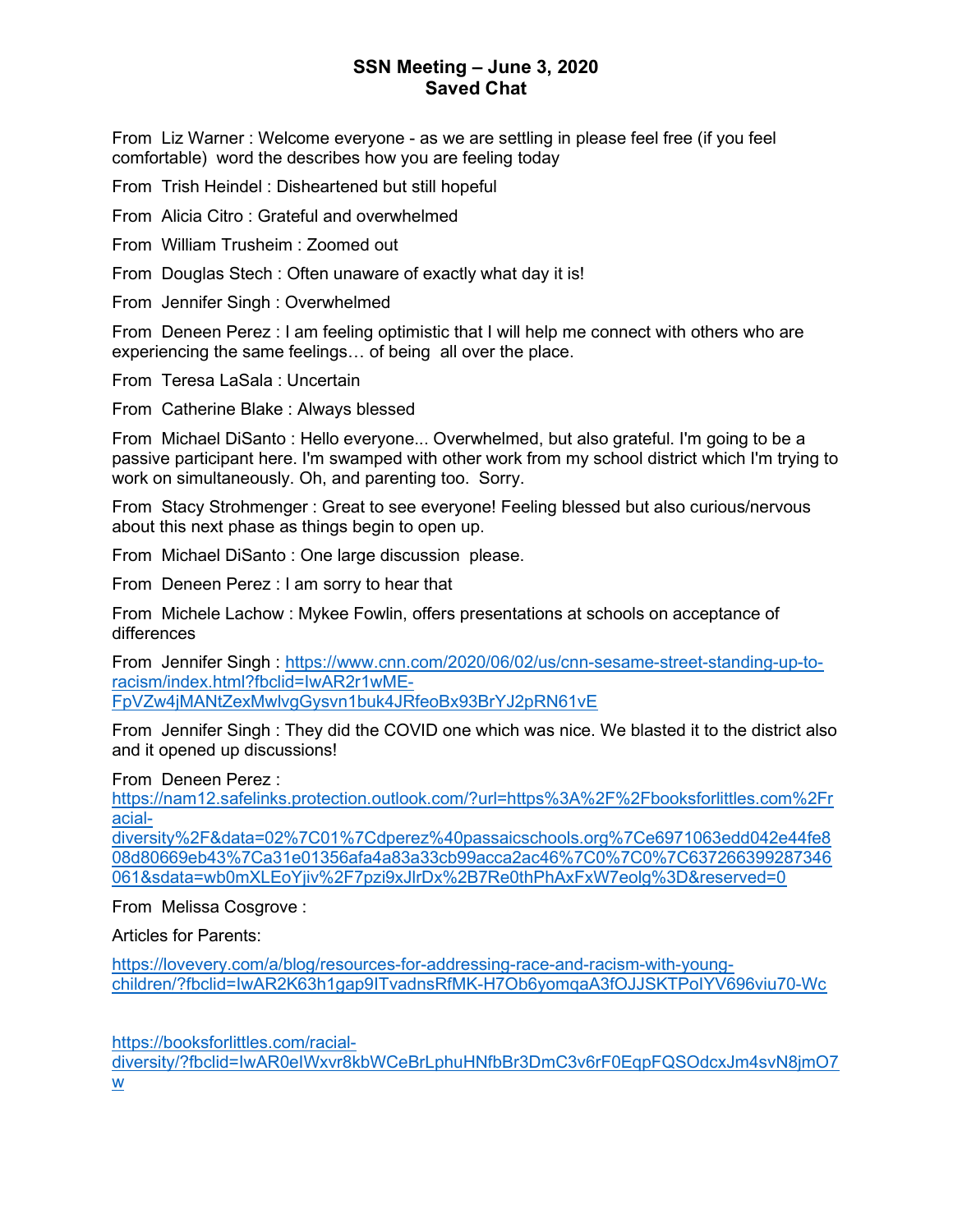#### Read Aloud: A Kids Book About Racism

https://www.youtube.com/watch?v=LnaltG5N8nE

Book Lists:

https://www.todaysparent.com/family/books/kids-books-that-talk-aboutracism/?fbclid=IwAR3hIMC3lXhQqQU\_Ml2gyHFhApNOoRa5BqMksbIYLPaSap7- 3xmCRamP4g4#gallery/books-that-talk-about-racism/slide-15

https://www.embracerace.org/resources/26-childrens-books-to-support-conversations-on-raceracism-

resistance?fbclid=IwAR3I6DjJ8OS3V9CNG1B53QEczglJHslD1DCrPT00nbB8ZzHZlKMY37iJTu o

From Kathie Immerman : Child Mind Institute: https://childmind.org/article/racism-and-violencehow-to-help-kids-handle-the-news/

From Alicia Citro : I love project wisdom - it is the best! I have used it for vears!!!

From William Trusheim : Here's a issue of the NASBE Journal that focuses on School Culture and Climate and Equity: https://nasbe.nyc3.digitaloceanspaces.com/2020/05/May-2020- Standard.pdf

From Leighann Garland : "When schools reopen, their doors must open equally to all" by Maurice J. Elias and Larry Leverett: https://www.nj.com/opinion/2020/06/when-schools-reopentheir-doors-must-open-equally-to-all.html

From Leighann Garland : "Creating Equitable School Climates: How states and districts are weaving equity into their efforts to improve climate" by Randy Ross, Philip Brown, and Kori Hamilton Biagas: https://www.schoolcultureandclimate.org/wp-content/uploads/2020/06/Ross-Brown-Biagas\_May-2020-Standard.pdf

From Karen Lane : https://www.nytimes.com/2017/03/15/learning/lesson-plans/25-mini-filmsfor-exploring-race-bias-and-identity-with-students.html?mcubz=1

From Melissa Cosgrove : There is an ASCA @ Home Conference coming up on June 29th-July 2nd specifically geared to train counselors on transitioning students back into the school setting after COVID and working with student, parent and staff anxieties. I would love to do it. Here is the link: https://www.ascaconferences.org/

From Jennifer Singh : For the staff this is a great resource: https://www.nactatr.com/files/2020NACTATR-PFA.pdf

From Jennifer Singh : Support for Teachers Affected by Trauma

Geared toward preK-12 teachers, STAT (Support for Teachers Affected by Trauma) was developed over a two-year period by a group of experts in the fields of secondary traumatic stress (STS), education, and technology. STAT comprises five online modules that explore the concepts of secondary trauma, risk factors associated with susceptibility to STS, the impact of STS across multiple life domains, and tangible self-care skills.

From Jennifer Singh : This program is free and has assessments for pre and post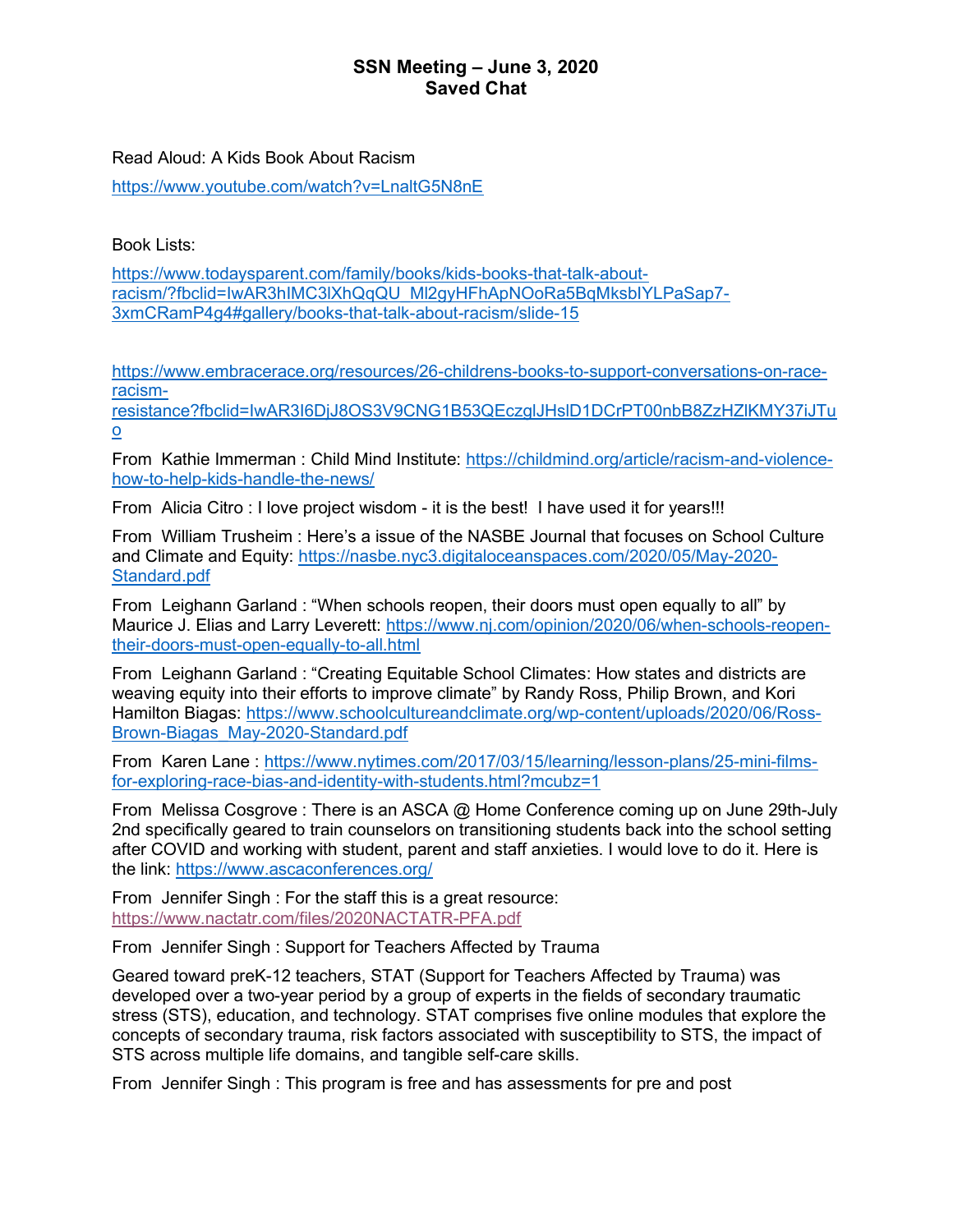From Jennifer Singh : Simple short course

From Jennifer Singh : https://statprogram.org/training

From Joanne Hozeny : Do you have resources on assessment for teachers and students?

From Deirdre Spollen-LaRaia : That's a great idea - is it possible for SSN to offer a few summer online workshops on topics around Implicit Bias, Culturally Responsive Teaching, Trauma Informed Practices?

From Douglas Stech : I would also love more professional development, resources and suggestions on strategies to address school phobia in students. We've discussed that in Montville as something we're expecting to see increase substantially when we are able to return to school.

From Leighann Garland : SSN Meeting on June 24, 2020 – Planning Meeting for District and School Level Administrators. Register: https://us02web.zoom.us/meeting/register/tZApcusqDsjEteA2ijWceoje9ieO5S7-jKp

From Douglas Stech : We're doing individual Zoom sessions with students and parents that include teachers and counselor.

From Melissa Cosgrove : Need to run to a meeting. Thank you so much for the opportunity to network resources. Be well.

From Michele Lachow : Teresa is there a way I can access your resource?

From Leighann Garland : Teresa LaSala's Respect Impact vs Intent Activity: http://www.schoolcultureandclimate.org/wp-content/uploads/2020/06/Student-Activity-Differences-Respect-Impact-vs-Intent.pdf

From Deirdre Spollen-LaRaia : Thank you so much for this networking opportunity. Excellent resources. Be well.

From David Winston : The unknowns of what the state is going to come out with

From David Winston : as well as how the governor interprets it…..haha

From Carolyn Morrisette : Thank you all so much for the enriching conversation! I was late to this meeting, as I was in another one- and now I'm off to another meeting! Be well and stay positive! :-)

From Deneen Perez : How to address the fear that the staff and students may have when they return to school.

From Douglas Stech : Meeting students natural desire to be physically close to each other and their teachers (at the elementary level), with some form of social distancing possibly still in place.

From Leighann Garland : Please take a minute to complete the meeting evaluation to help us plan for future SSN meetings and PD opportunities: https://www.surveymonkey.com/r/VXDQR69

From Leighann Garland : Informal 1-hour coffee chats from 9:30 a.m. - 10:30 a.m. over the summer on July 1, July 29, August 12. Watch your email for registration links.

From Alicia Citro : Thank you, I apologize I have to attend a Student Council meeting - be well.

From Douglas Stech : Thanks for a great conversation and so many great resources!

From Keith Spector : Thank you. Enjoyed the conversation. Let us all be well.